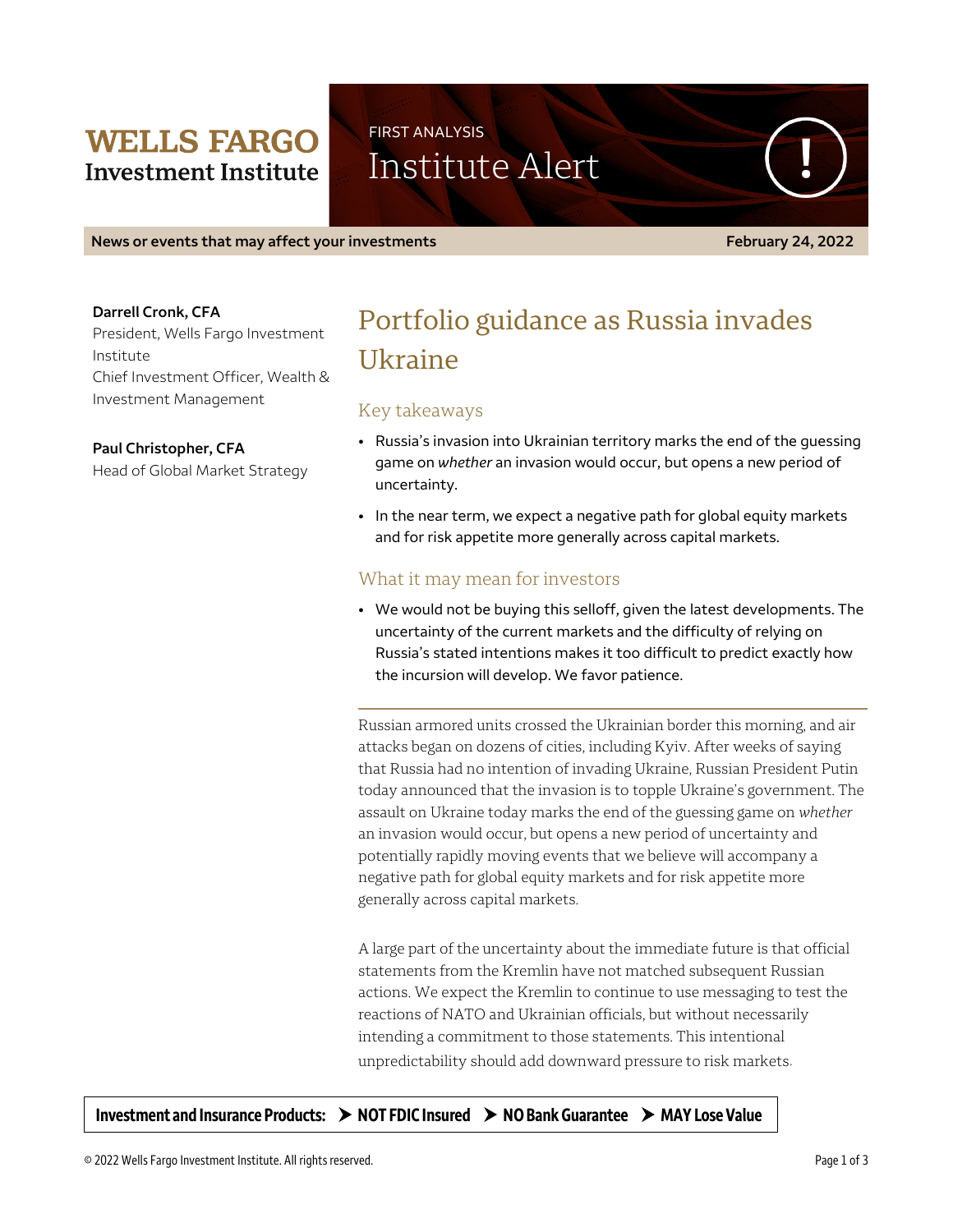#### **First Analysis** | Institute Alert | February 24, 2022

We also expect Thursday to begin new rounds of sanctions, including from the U.S. We expect much harsher penalties on Russia than what the U.S. and other NATO members issued two days ago. The list of potential measures for application now include curtailing Russia's ability to participate in global trade and financial markets. The U.S. is likely to provide its complete list quickly, but the European NATO members may need more time to approve their measures collectively. The prospect of Russian retaliation — possibly including reduced commodity exports and stepped-up cyber attacks — adds to the uncertainty in the immediate present.

#### **Economic and market impact**

Russia's economy is only 3.1% of the global total, and Ukraine's is only 0.14%, and we doubt that the invasion will trigger the next global recession. As we described in our previous report, the second-order effects to economies through inflation and the uncertainty about the invasion do pose new uncertainties and risks, particularly for the European economies. Europe's reliance on Russian energy imports means that sanctions and possible disruptions to Russian pipelines that run through Ukraine should raise energy and food prices further, since Ukraine is a major exporter of grains via its Black Sea ports. We see inflation risk as the main spillover risk for the global economy, including the U.S.

Markets broadly were not expecting a full-scale invasion, so reaction has reduced risk appetite quickly. Bond yields are down across the maturity spectrum. Perceived safe-haven currencies — such as the U.S. dollar, the Swiss franc and the Japanese yen — are gaining, at the expense of currencies such as the euro and the British pound. Global equity prices are broadly lower, and the S&P 500 Index has retested its January intraday low of 4,222. Additional downside is possible, with firmer resistance at 3,850, roughly a 20% drop from the all-time high in January.

Russia's incursion has virtually eliminated the risk of a half-point rate hike by the Federal Reserve at its March 16 meeting. In general, we expect central banks (especially the European Central Bank) to be less aggressive worldwide on concerns of the energy price shock, combined with spill-through effects of heightened sanctions and the potential for Russian retaliation.

### **Our guidance remains in place**

We believe that our current guidance, in place since last November, is well-positioned to be underweight Developed Market (ex-US) Equities and overweight commodities. It is reasonable to have some extra cash here. We would not be buying this selloff, given the latest developments. We expect to have time to add to risk positions, but the uncertainty of the current markets and the difficulty of relying on Russia's stated intentions makes it too difficult to predict exactly how the incursion will develop. We favor patience here.